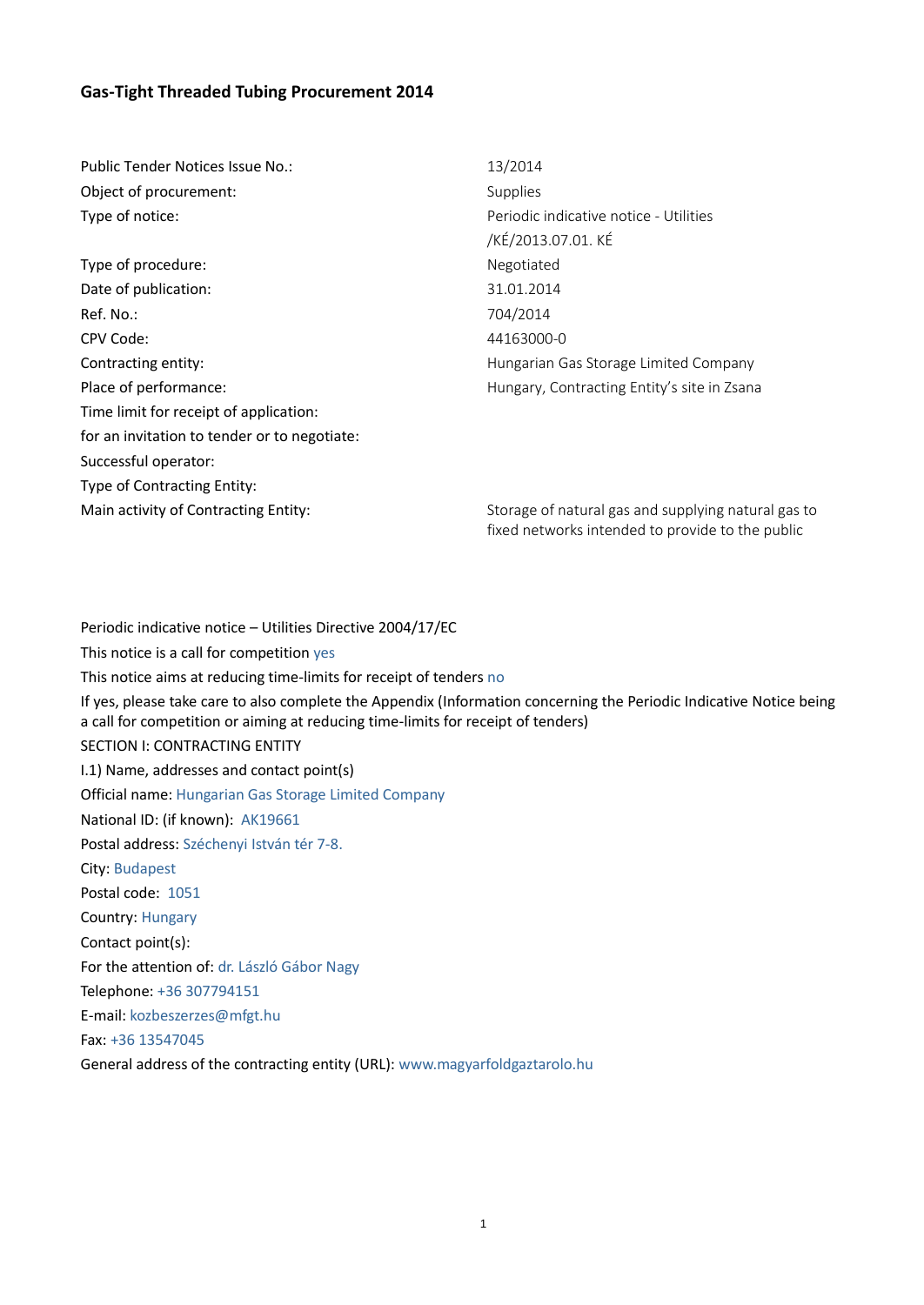Address of the buyer profile (URL): Further information can be obtained from  $x$  The above mentioned contact point(s) Other (please complete Annex A.I) If this notice is a call for competition or aims at reducing time-limits for receipt of tenders Specifications and additional documents (including documents for a dynamic purchasing system) can be obtained from  $x$  The above mentioned contact point(s) Other (please complete Annex A.III) Tenders or requests to participate must be sent to  $x$  The above mentioned contact point(s) Other (please complete Annex A.IV) I.2) Main activity Production, transport and distribution of gas and heat Electricity Exploration and extraction of gas and oil Exploration and extraction of coal and other solid fuels Water Postal services Railway services Urban railway, tramway, trolleybus or bus services Port-related activities Airport-related activities x Other: (please specify): Storage of natural gas and supplying natural gas to fixed networks intended to provide to the public I.3) Contract award on behalf of other contracting entities The contracting entity is purchasing on behalf of other contracting entities: no (if yes, information on those contracting entities can be provided in Annex A)

# SECTION II: OBJECT OF THE CONTRACT

II.1) Title attributed to the contract by the contracting entity: Gas-Tight Threaded Tubing Procurement 2014

II.2) Type of contract

(choose one category only – works, supplies or services

– which corresponds most to the specific object of your contract or public purchase(s))

**Works** 

- x Supplies
- Services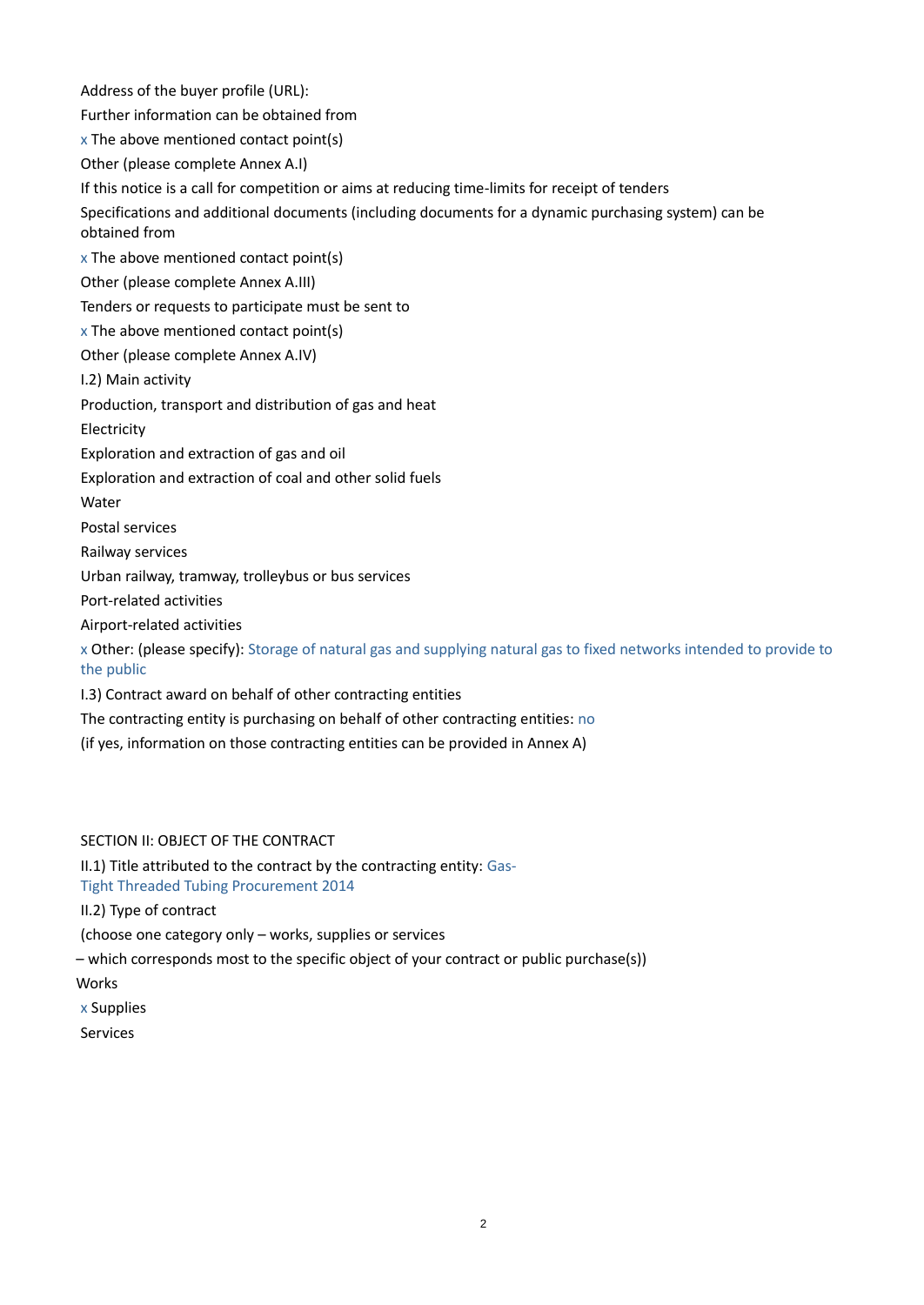Service category No:

Please see Annex C2 for service categories

II.3) Short description of the contract or purchase(s):

(in the case of services, please indicate the intended public procurement in each of the service categories)

Supplies contract on supplying gas-tight threaded, seamless steel tubings - in line with the technical specifications of the tender documentation - required for the well workover activity of the Hungarian Gas Storage Ltd.

year 2014: 6000, m + max 5%

year 2015: 6500, m + max 5%

size: 4 ½" tubing

Type of gas-tight thread: 4 1/2" TPS TS female (or compatible) - 4 1/2" TPS TS male (or compatible)

(for detailed information about lots, use Annex B as many times as there are lots)

II.4) Common Procurement vocabulary (CPV)

Main vocabulary **Supplementary vocabulary** Supplementary vocabulary

Main object: 44163000-0

II.5) Scheduled date for start of award procedures and duration of the contract

Scheduled date for start of award procedures: (if known) 17/02/2014 (dd/mm/yyyy)

Duration in months: 19 or in days: (from the conclusion of the contract)

or (if known) Scheduled date for

Starting: (dd/mm/yy) Completion: (dd/mm/yy)

II.6) Estimated cost and main terms of financing (if appropriate)

II.6.1) Initial estimated cost (if applicable, give figures only)

Estimated value excluding VAT: 90000000 Currency: HUF

or range: between and Currency:

II.6.2) Main financing conditions and payment arrangements and/or reference to the relevant provisions governing them: (if known)

The countervalue of supplied tubings shall be paid by the contracting entity in line with Section 292/B, Subsection (1) of the Civil Code, via transfer against invoice issued following certified delivery.

Conditions set out in Section 130, Subsections (1) and (5)-(6) of the Act on Public Procurement (PPA) shall be part of the contract even if not regulated or otherwise agreed by the parties.

II.7) Information about Government Procurement Agreement (GPA)

The contract is covered by the Government Procurement Agreement (GPA): yes

II.8) Additional information: (if applicable)

----------(In the case of supplies or services contracts, use this section as many times as needed) ---------

SECTION IV: PROCEDURE AND ADMINISTRATIVE INFORMATION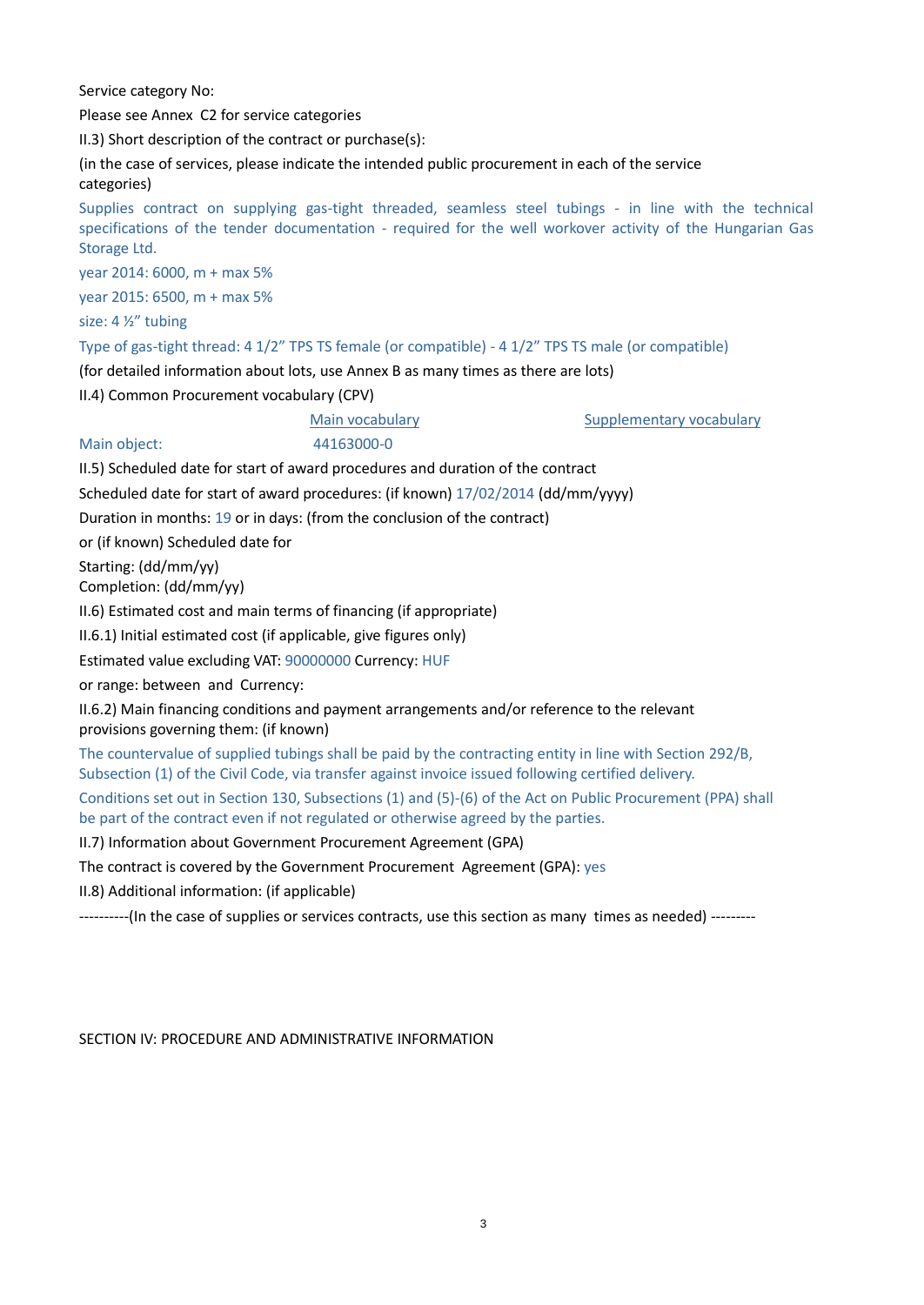# IV.1) File reference number attributed by the contracting entity: (if applicable)

# MFGT/001/2014

----------(In the case of supplies or services contracts, use this section as many times as needed) ---------

Section VI: Complementary information VI.1) Information about European Union funds The contract is related to a project and/or programme financed by European Union funds no (if yes) Reference to project(s) and/or programme(s): VI.2) Additional information: (if applicable) VI.3) Estimated total value of supplies or services contract(s) (if applicable) (Please indicate the estimated total value of the supplies or services contracts or framework agreements by product area listed in section II.6 (Estimated cost)) Value 90000000 Currency: HUF Excluding VAT x Including VAT VAT (%), or Lowest offer and highest offer taken into consideration Currency: Excluding VAT Including VAT VAT (%), VI.4.) Date of dispatch of this notice: 29/01/2014 (dd/mm/yy)

Appendix

Periodic indicative notice being a call for competition or aiming at reducing time-limits for the receipt of tenders

If the notice aims at reducing time-limits for receipt of tenders, the information in this appendix shall be supplied if available

SECTION II: OBJECT OF THE CONTRACT

II.1) Description

II.1.1) Title attributed to the contract by the contracting entity:

Gas-Tight Threaded Tubing Procurement 2014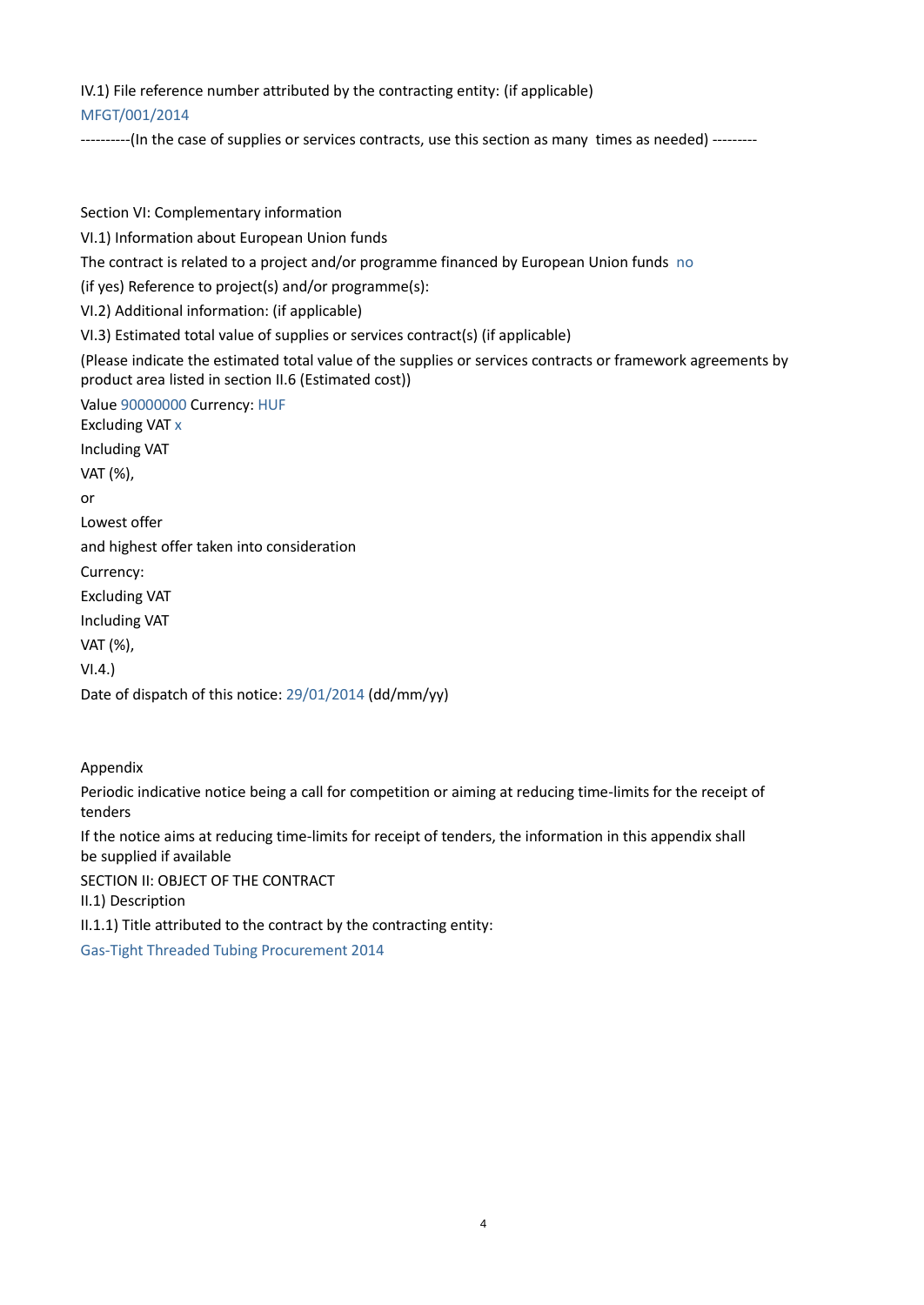II.1.2) Type of contract and location of works, place of delivery or of performance

(choose one category only – works, supplies or services

– which corresponds most to the specific object of your contract or public purchase(s)) Works

Execution

Design and execution

Realisation, by whatever means of work, corresponding to the requirements specified by the contracting entities

x Supplies

x Purchase Lease

Rental

Hire purchase

A combination of these Services Service category No:

Please see Annex C2 for service categories

Main site or location of works, place of delivery or of performance

Hungary, Contracting Entity's site in Zsana

NUTS code HU331

II.1.3) Information about a public contract, a framework agreement or a dynamic purchasing system (DPS)

xThe notice involves a public contract

The notice involves the setting up of a dynamic purchasing system (DPS)

The notice involves the establishment of a framework agreement

II.1.4) Information on framework agreement (if appropriate)

Framework agreement with several operators

Number

or

(if applicable) maximum number of participants to the framework agreement envisaged

Framework agreement with a single operator

Duration of the framework agreement:

Duration in years: or in months:

Estimated total value of purchases for the entire duration of the framework agreement

(if applicable, give figures only)

Estimated value excluding VAT: Currency:

or

and range: between and Currency:

Frequency and value of the contracts to be awarded: (if known)

II.1.5) Lots (for information about lots, use Annex B as many times as there are lots)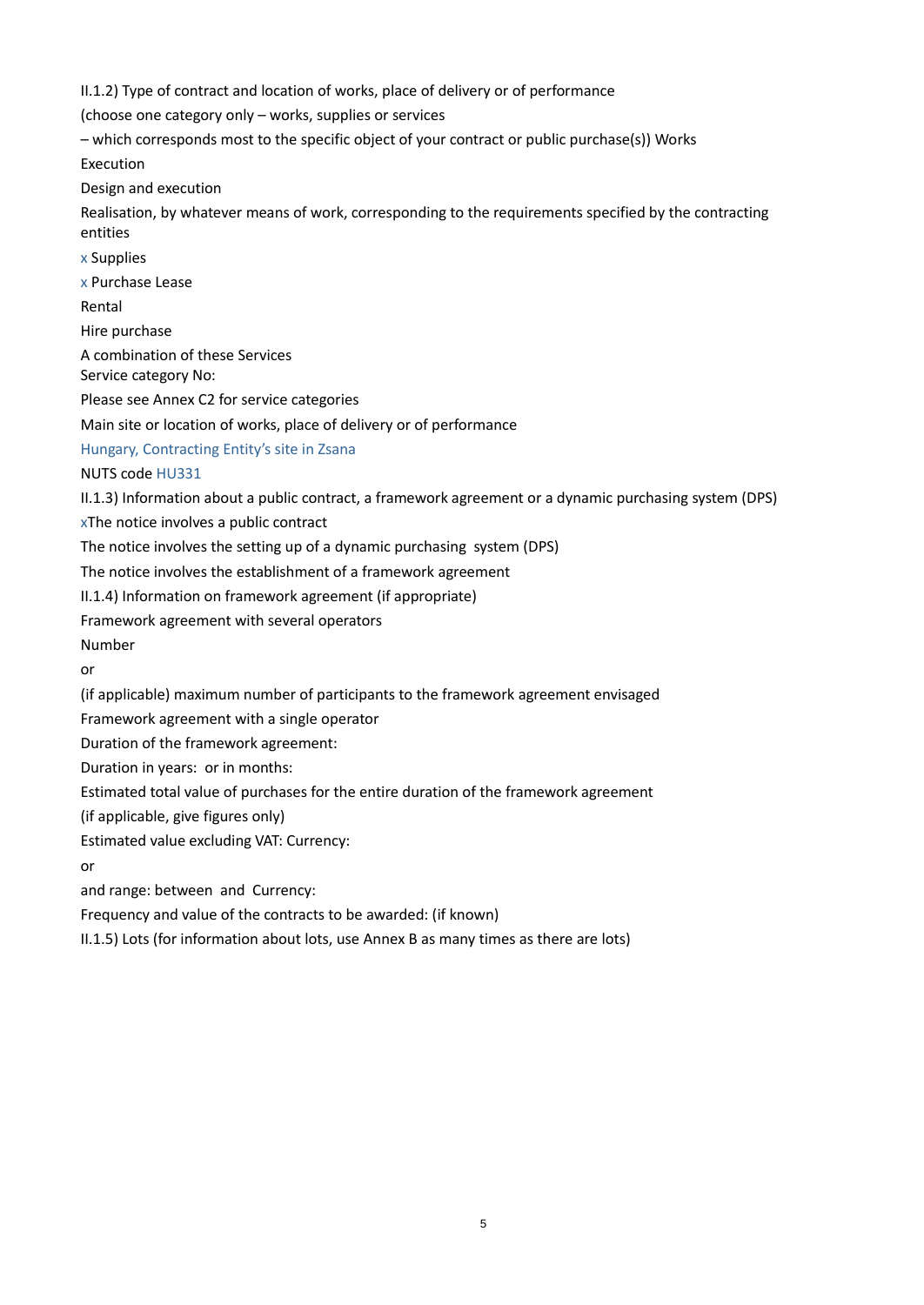This contract is divided into lots: no

(if yes) Tenders may be submitted for one lot only

one or more lots all lots

II. Quantity or scope of the contract

II.2.1) Total quantity or scope: (including all lots, renewals and options, if applicable)

Supplies contract on supplying gas-tight threaded, seamless steel tubings - in line with the technical specifications of the tender documentation - required for the well workover activity of the Hungarian Gas Storage Ltd.

year 2014: 6000, m + max 5%

year 2015: 6500, m + max 5%

size: 4 ½" tubing

Type of gas-tight thread: 4 1/2" TPS TS female (or compatible) - 4 1/2" TPS TS male (or compatible)

(if applicable, give figures only) Estimated value excluding VAT: 90000000 Currency: HUF

or

and range: between and Currency:

II.2.2) Information about options (if applicable)

Options:no

(if yes) Description of these options:

(if known) Provisional timetable for recourse to these options: in months:

or in days: (from the award of the contract)

II.2.3) Information about renewals (if applicable)

This contract is subject to renewal no

Number of possible renewals: (if any) or range: between and

(if known) In the case of renewable supplies or service contracts, estimated timeframe for subsequent contracts:

in months: or in days: (from the award of the contract)

SECTION III: legal, economic, financial and technical information

III.1) Conditions relating to the contract

III.1.1) Deposits and guarantees required: (if applicable)

To be set out in the direct invitation to participate.

III.1.2) Legal form to be taken by the group of economic operators to whom the contract is to be awarded: (if applicable)

As per Section 27, Subsection (1) of the PPA, the contracting entity does not allow the setting up of an economic organisation for the performance of the contract to be concluded pursuant to the contract award procedure.

III.1.3) Other particular conditions: (if applicable)

The performance of the contract is subject to particular conditions no

(if yes) Description of particular conditions:

III.2) Conditions for participation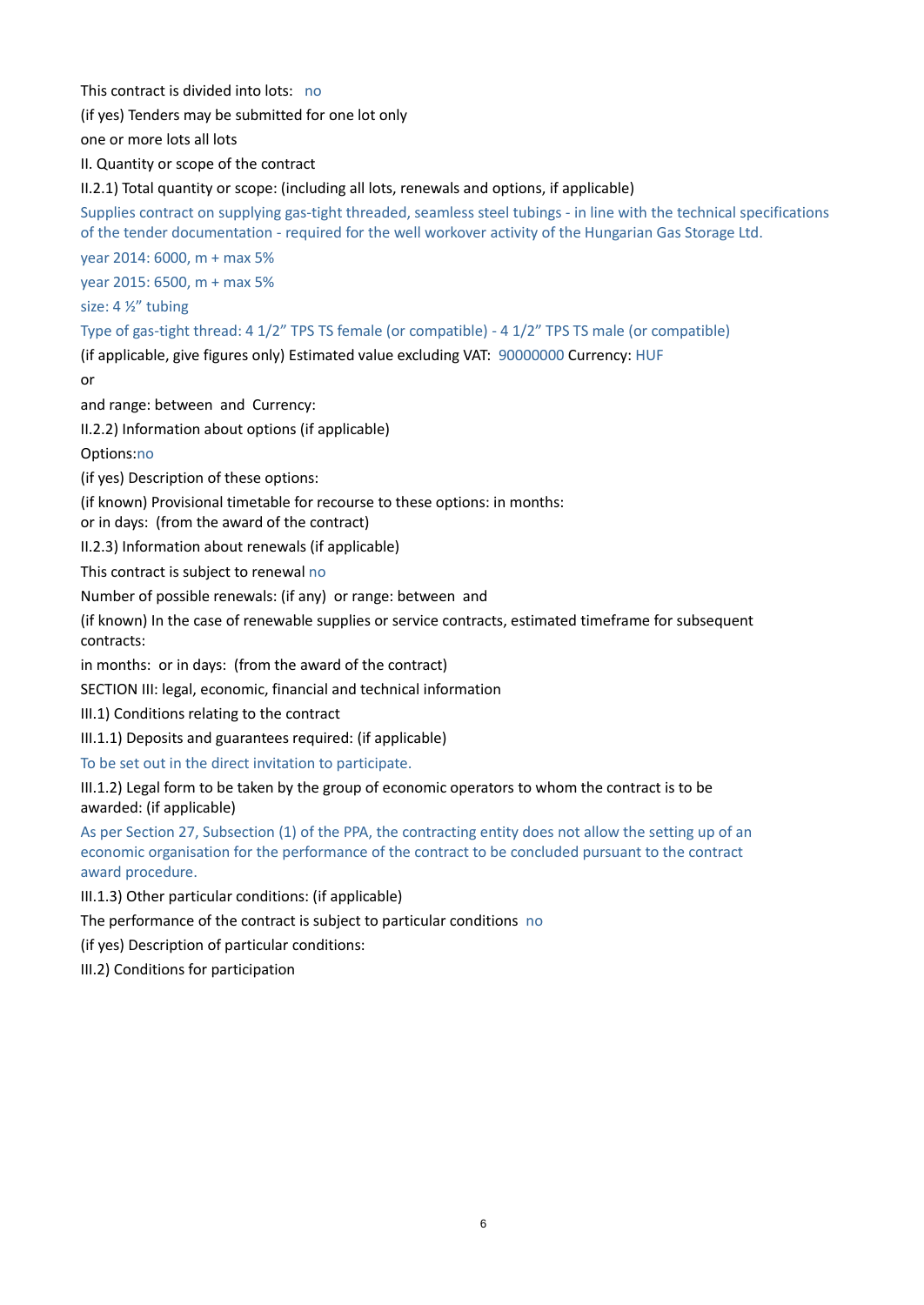III.2.1) Personal situation of applying economic operators (grounds for exclusion), including requirements relating to enrolment on professional or trade registers Information and formalities necessary for evaluating if the requirements are met:

Economic operators are excluded from participating in the procedure as a candidate or a subcontractor, and may not contribute to the certification of suitability if the grounds for exclusion as per Section 56, Subsection (1) of the Act on Public Procurement exist.

Economic operators are excluded from participating in the procedure as a candidate if the grounds for exclusion as per Section 56, Subsection (2) of the PPA exist.

Economic operators are excluded from participating in the procedure as a candidate or a subcontractor, and may not contribute to the certification of suitability if the grounds for exclusion exist as per Section 57, Subsection (1) a)-d) and f) of the Act on Public Procurement.

Candidates shall verify in their request to participate pursuant to Sections 2-10 of Government Decree 310/2011 (XII. 23.) on the way of certification of suitability and verification of the non-existence of the grounds for exclusion as well as the definition of public procurement technical specifications in contract award procedures, that they are not subject to Section 56, Subsection (1)-(2) and Section 57, Subsection (1) a)-d) and f) of the PPA.

The candidate shall act in line with Section 10 of Government Decree 3010/2011 (XII.23.) concerning its subcontractor and, if any, the entity contributing to the certification of suitability.

The candidate shall only make a declaration on the non-existence of the grounds for exclusion, and as regards Section 56, Subsection (1) c) of the PPA, a declaration of the candidate is required specifying whether it is a company listed in an official stock exchange. In case the candidate is not listed in an official stock exchange, a declaration indicating the name and permanent residence of all the actual proprietors – as defined in Section 3(r) of the Act No. CXXXVI of 2007 on the Prevention and Combating of Money Laundering and Terrorist Financing (hereinafter referred to as the 'Act on Money Laundering') – shall be submitted.

As regards the non-existence of grounds for exclusion specified in Section 56 of the PPA, only the declaration pursuant to Section 58, Subsection (3) of the PPA shall be submitted by the candidate concerning its subcontractor and, if any, the entity contributing to the certification of suitability. Where the contracting entity has also stipulated that the grounds for exclusion specified in Section 57 of the PPA be applied to the subcontractor and any other entity contributing to the certification of suitability, the candidate, according to its choice, may

a) submit a declaration made by itself, to the effect that it shall not employ any subcontractor subject to the grounds for exclusion specified in Section 57 of the PPA and no other entity employed by him to contribute to the certification of its suitability is subject to the grounds for exclusion specified in Section 57 of the PPA, or

b) submit the declaration of the subcontractor designated in the procedure – in addition to the declaration as defined in item (a) in case of subcontractors not designated in the procedure – as well as the declaration of any other entity employed to contribute to the certification of suitability, to the effect that the subcontractor, entity concerned is not subject to the grounds for exclusion specified in Section 57.

III.2.2) Economic and financial ability (if applicable)

Information and formalities necessary for evaluating if the requirements are met:

To be set out in the direct invitation to participate.

III.2.3) Technical capacity (if applicable)

Information and formalities necessary for evaluating if the requirements are met:

To be set out in the direct invitation to participate.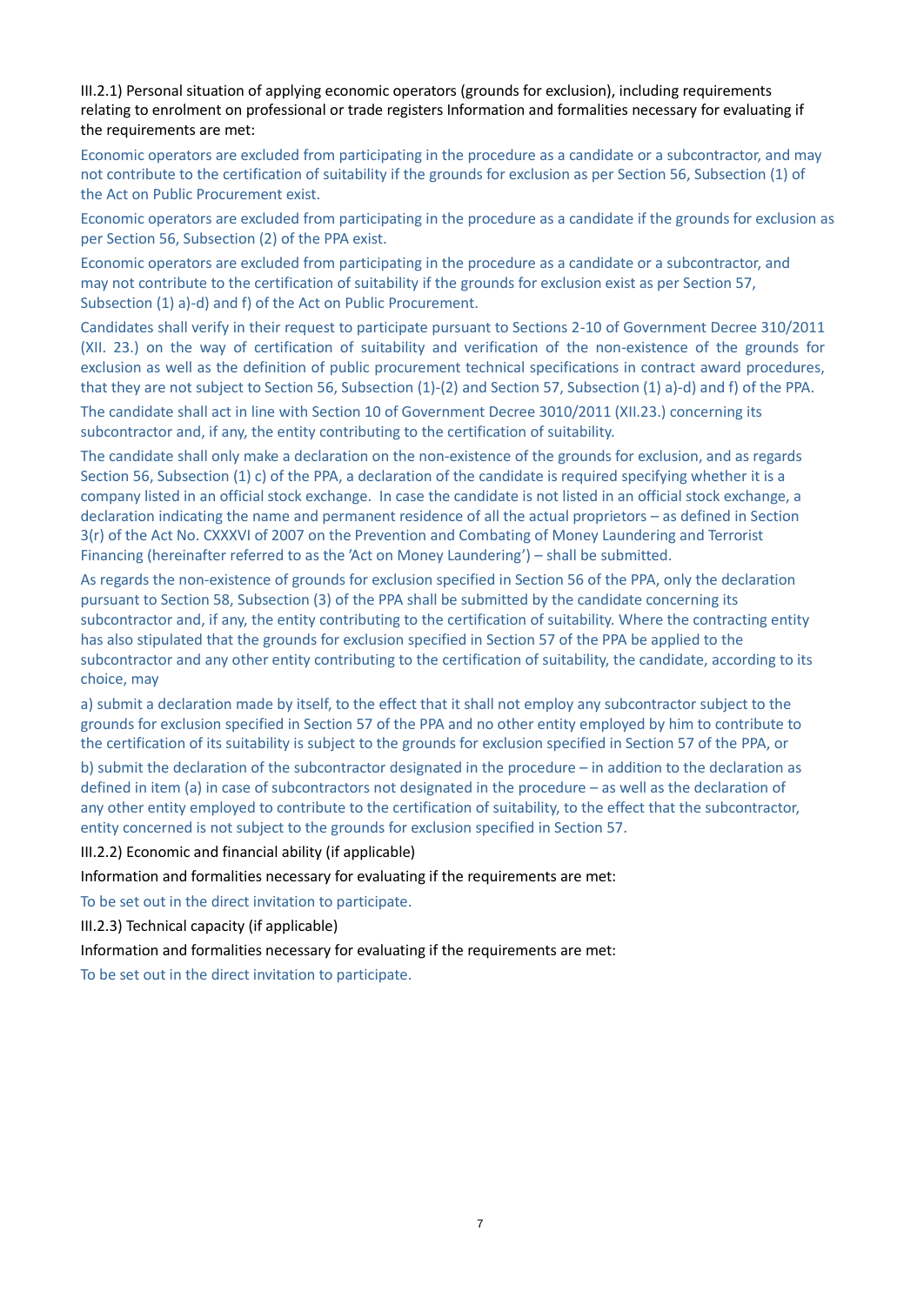III.2.4) Information about reserved contracts (if applicable) The contract is restricted to sheltered workshops The execution of the contract is restricted to the framework of sheltered employment programmes III. 3) Conditions specific to services contracts III.3.1) Information about a particular profession (qualification) Execution of the service is reserved to a particular profession (qualification): (if yes) Reference to the relevant law, regulation or administrative provision: III.3.2) Staff responsible for the execution of the service Organizations should indicate the names and professional qualifications of the staff responsible for the execution of the service SECTION IV: PROCEDURE IV.1.1) Type of procedure IV.1.1) Type of procedure Open (only to reduce time-limits) Restricted x Negotiated IV.2) Award criteria IV.2.1) Award criteria (please tick the relevant box(es)) x Lowest price or The most economically advantageous tender in terms of the following

the criteria stated below (the award criteria should be given with their weighting or in descending order of importance where weighting is not possible for demonstrable reasons)

the criteria stated in the specifications, in the invitation to confirm interest or in the invitation to tender or to negotiate

Criteria Weighting

IV.2.2) Information about electronic auction

An electronic auction will be used no

(if yes, if appropriate) Additional information about electronic auction:

IV.3) Administrative information

IV.3.1) Conditions for obtaining specifications and additional documents (except for a DPS)

Time limit for receipt of requests for documents or for accessing documents

Date (dd/mm/yy) Time:

Payable documents:

(if yes, give figures only) Price: Currency:

Terms and method of payment:

IV.3.2) Time-limit for receipt of expressions of interest (only if the notice is a call for competition)

Date: 14/02/2014 (dd/mm/yy) Time: 12:00

IV.3.3) Time-limit for receipt of applications for an invitation to tender or to negotiate (only if the notice aims at reducing time-limits)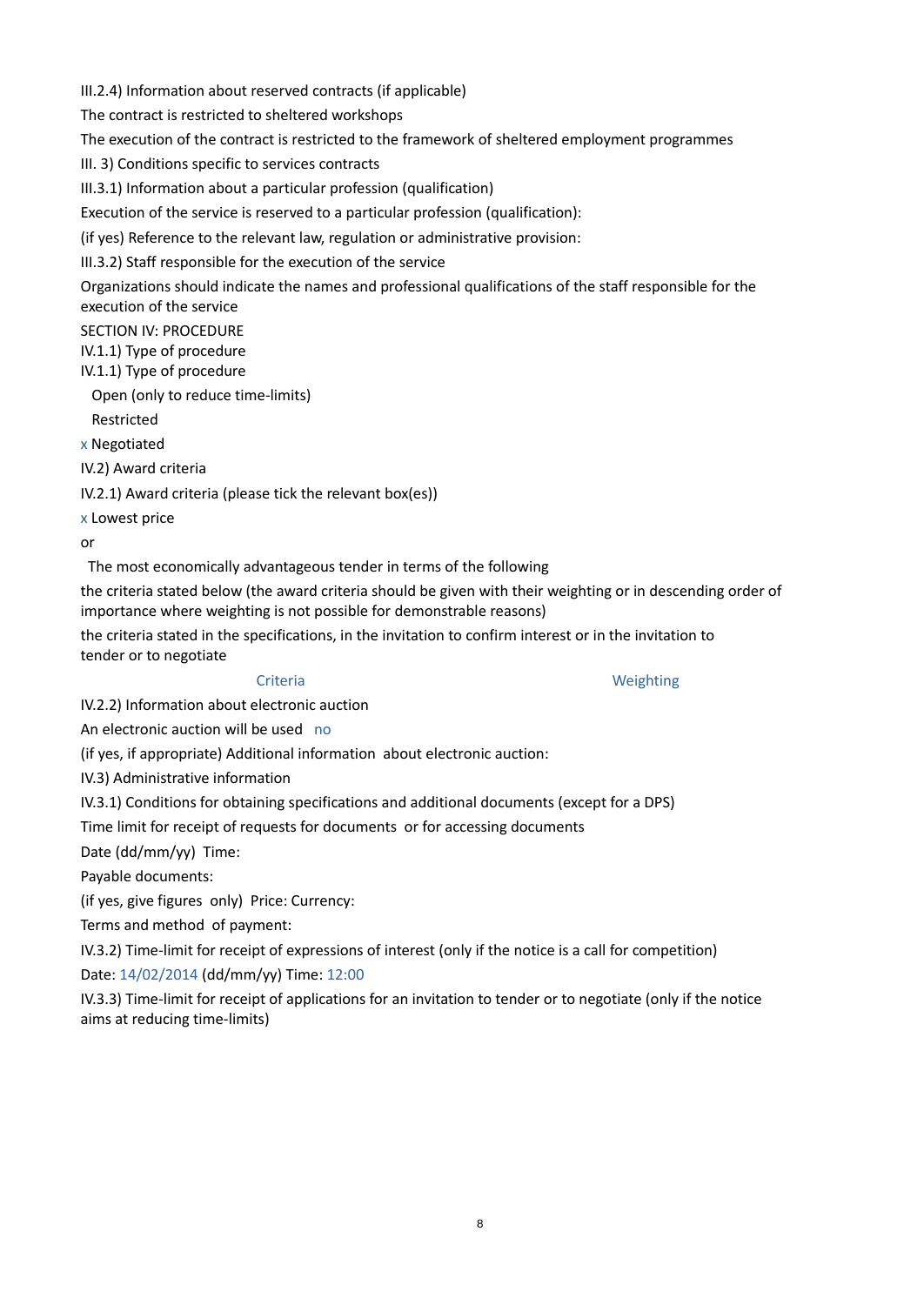Date (dd/mm/yy) Time:

IV.3.4) Language(s) in which tenders or requests to participate may be submitted

Any EU official language

x Following official EU language(s): HU, EN Other:

Section VI: Complementary information

VI.1) Information about recurrence (if applicable)

This is a recurrent procurement yes

(if yes) Estimated timing for further notices to be published:

# Q2 2015

VI.2) Additional information: (if applicable)

Interested operators must inform the contracting entity that they are interested in the contract(s). The contract(s) will be let without subsequent publication of a call for competition

1) Regarding the object of procurement, interested economic operator(s) shall submit 1 copy of a duly signed expression of interest declaring their intent to take part in the relevant contract award procedure. The expression of interest may be submitted in Hungarian and/or in English.

2) The expression of interest shall be submitted in 1 original copy. The expression of interest may be submitted in person, by email, telefax or mail. In case of sending such by email - provided it is not only a way of sending a scanned copy of the paper-based, duly signed expression -, a qualified electronic signature shall be required.

3) The contracting entity's address as per Section I.1), the title attributed to the contract by the contracting entity as per Section II.1.1.) and the name of the entity submitting the expression of interest as sender shall be indicated on the envelope, in the email or telefax. The expression of interest shall specify the name, seat, contact details (address, telephone, telefax and email address) of the interested entity, the name and position of the contact person, along with the exact title of the contract award procedure regarding which the expression of interest was submitted. If the expression of interest fails to contain every piece of information listed above and if document data fail to facilitate for the Contracting Entity the clear identification of the entity submitting the expression of interest, the Contracting Entity shall not be obliged to obtain the missing data, and will send the invitation to participate to the address as per the data specified in the expression of interest.

4) Negotiated contract award procedure will commence without any further notices, by sending out a direct invitation to participate. The direct invitation to participate shall only be sent to the entity or entities specified in the expression of interest. The Contracting Entity will accept only those expressions of interest which were received prior to their submission deadline, and which contain the information required for sending out the direct invitation to participate.

5) The entity submitting the expression of interest shall make sure that its submitted expression of interest was delivered to the contracting entity prior to the deadline. The Contracting Entity assumes no liability for the overdue delivery of expressions of interest sent by mail or fax.

Address for submission in person: Address specified in Section I.1, 7<sup>th</sup> floor, Procurement, submission in person must take place on business days between 9:00 and 15:00, until 12:00 hours 14<sup>th</sup> February 2014 as of the publication of the notice.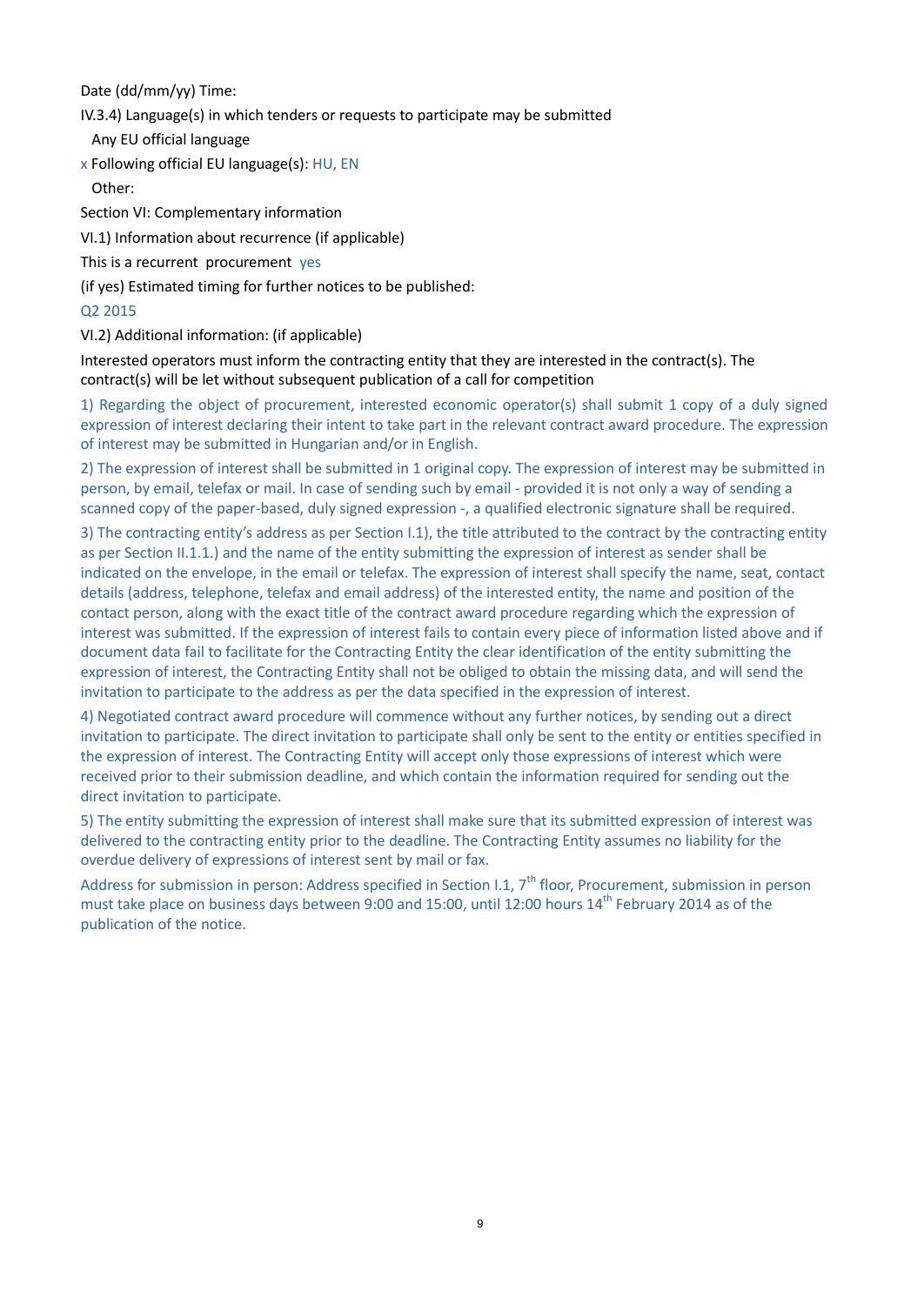6) As for submission in person, the Contracting Entity notes that in the office building specified as the address for submission, security guards control entry, therefore a personal identification card, driving licence or passport with picture suitable for personal identification shall be required for entry and for submitting the expression of interest. The entry procedure may take over 10 minutes, thus we kindly request the consideration of this when submitting the expression of interest.

An entry/visitor card to the Hungarian Natural Gas Storage Ltd must be requested at MVM Ltd section of the ground floor reception desk. Visitors must sign in at the  $7<sup>th</sup>$  floor reception desk with their visitor card, and then enter the premises of Hungarian Gas Storage Ltd. No entry will be permitted without an entry/visitor card.

VI.3) Procedures for appeal

VI.3.1) Body responsible for appeal procedures Official name: Public Procurement Authority, Public Procurement Arbitration Board Postal address: Riadó utca 5. City: Budapest Postal code: 1026 Country: HU Telephone: +36 18828594 E-mail: [dontobizottsag@kt.hu](mailto:dontobizottsag@kt.hu) Fax: +36 18828593 Website (URL)[: www.kozbeszerzes.hu](http://www.kozbeszerzes.hu/) Body responsible for mediation procedures (if applicable) Official name: Postal address: City: Postal code: Country: Phone: E-mail: Fax: Website (URL): VI.3.2) Lodging of appeals (please fill in heading VI.3.2 or, if required, heading VI.3.3) Precise information on deadline(s) for lodging appeals: As per Sections 133 and 137 of the PPA. VI.3.3) Service from which information about the lodging of appeals may be obtained Official name: Public Procurement Authority, Public Procurement Arbitration Board Postal address: Riadó utca 5.

City: Budapest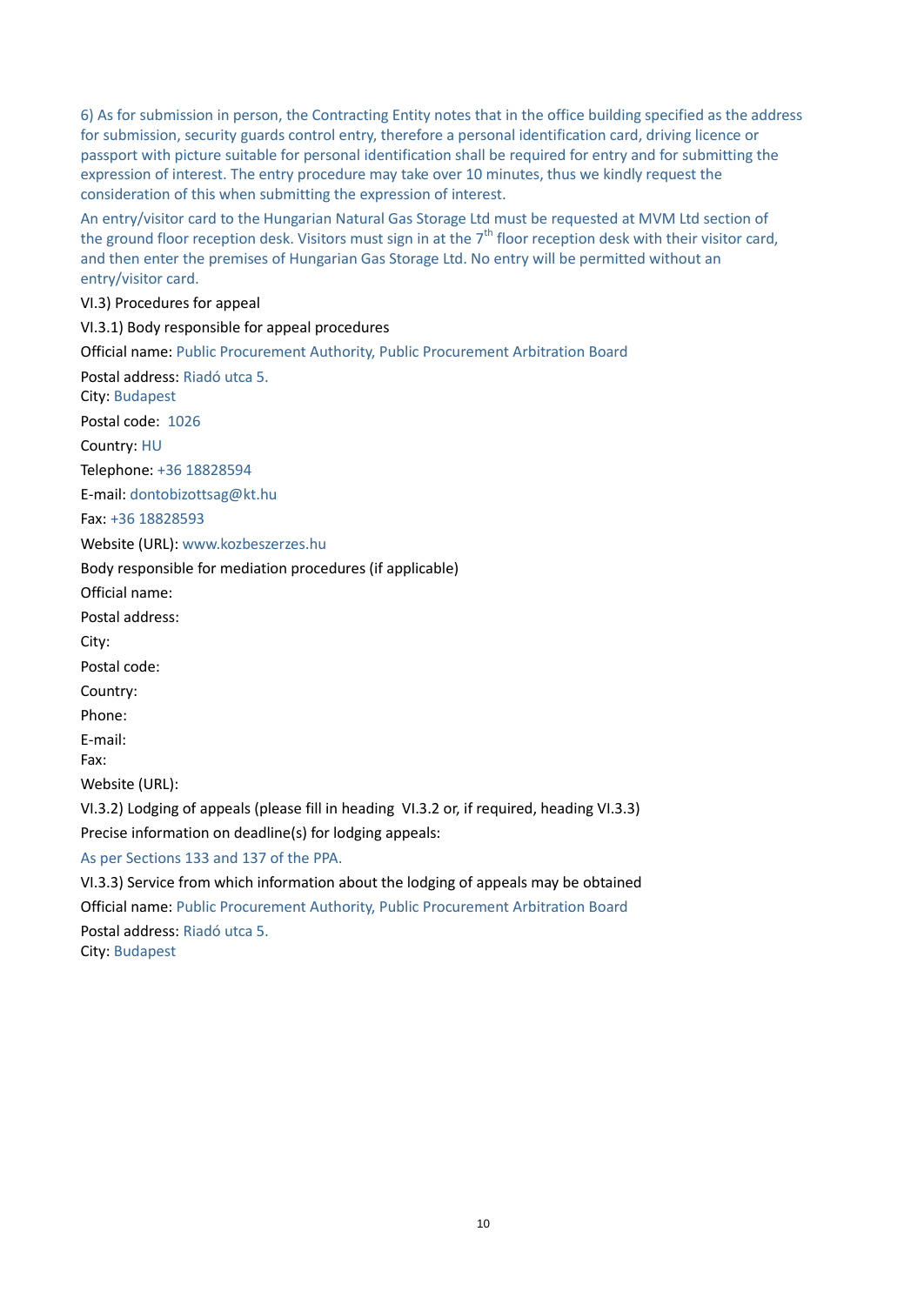Postal code: 1026 Country: HU Telephone: +36 18828594 E-mail: [dontobizottsag@kt.hu](mailto:dontobizottsag@kt.hu) Fax: +36 18828593 Website (URL)[: www.kozbeszerzes.hu](http://www.kozbeszerzes.hu/)

ANNEX A ADDITIONAL ADDRESSES AND CONTACT POINTS I) Addresses and contact points from which further information can be obtained Official name: National ID: (if known): address: City: Postal code: Country: Contact point(s): For the attention of: Phone: E-mail: Fax: Website (URL): II) Address of the other contracting entity on behalf of which the contracting entity is purchasing

Official name: National ID: (if known): Postal address: City: Postal code: Country: -------- (Use Annex A,Section II as many times as needed) -------- If this notice is a call for competition or aims at reducing time-limits for receipt of tenders III) Addresses and contact points from which further documentation (including documents for a dynamic purchasing system) can be obtained Official name: National ID: (if known): address: City: Postal code: Country: Contact point(s):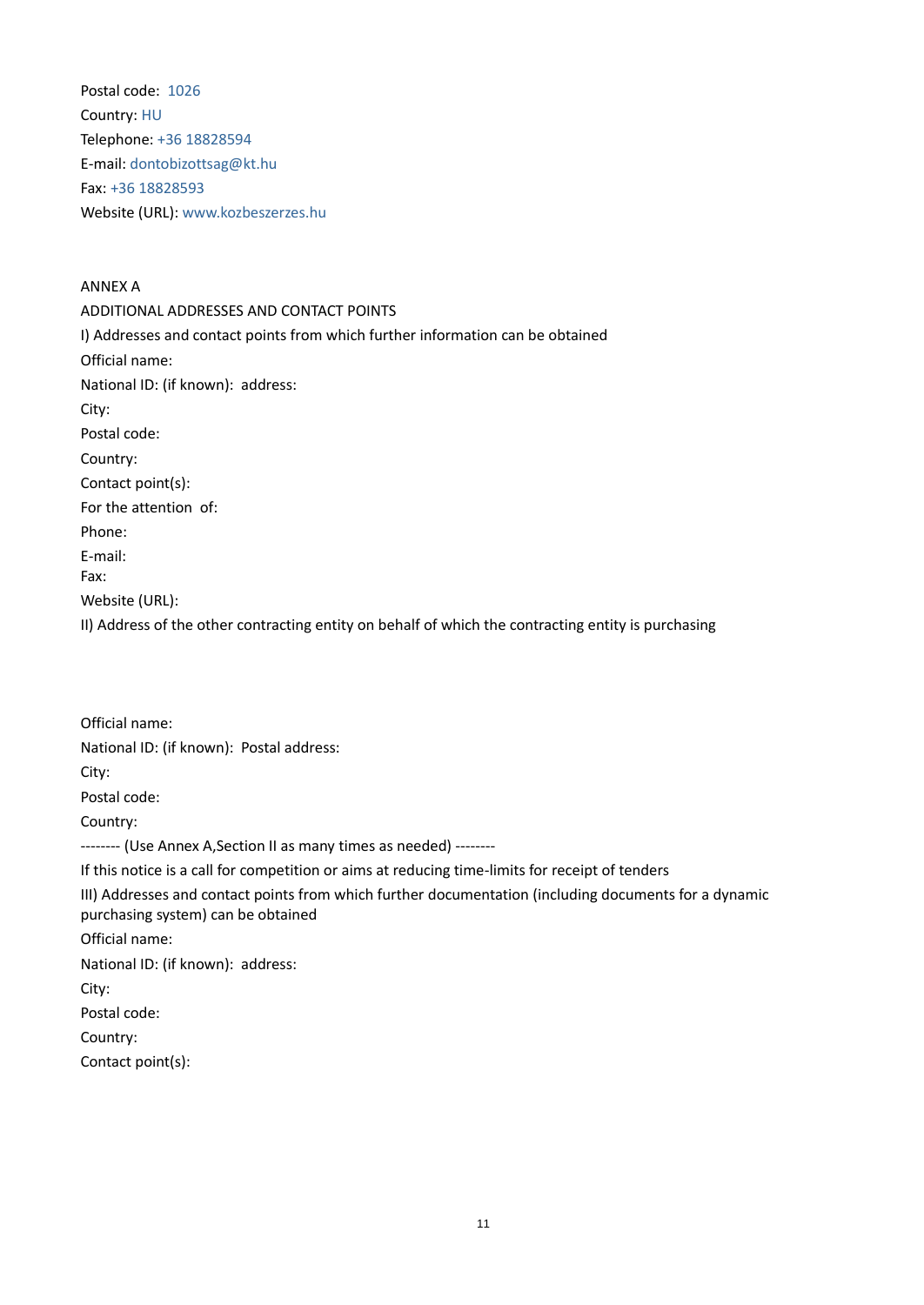For the attention of: Phone: E-mail: Fax: Website (URL): IV) Addresses and contact points to which tenders, requests to participate or expressions of interest must be sent Official name: National ID: (if known): City: Postal code: Country: Contact point(s): For the attention of: Phone: E-mail: Fax: Website (URL):

ANNEX B Information about lots Lot No. 1 Lot title: 1) Short description 2) Common Procurement Vocabulary (CPV) Main vocabulary **Supplementary vocabulary Supplementary vocabulary** Main object: 3) Quantity or scope:

(if known, give figures only) Estimated cost excluding VAT: Currency:

or

and range: between and Currency:

4) Indication about different date for start of award procedures and/or duration of contract (if applicable)

Scheduled date for start of award procedures: (if known): (dd/mm/yyyy)

Duration in months: or in days: (from the award of the contract)

or

Starting: (dd/mm/yy) Completion: (dd/mm/yy)

5) Additional information about lots:

------------------ (Use this Annex as many times as there are lots) ------------------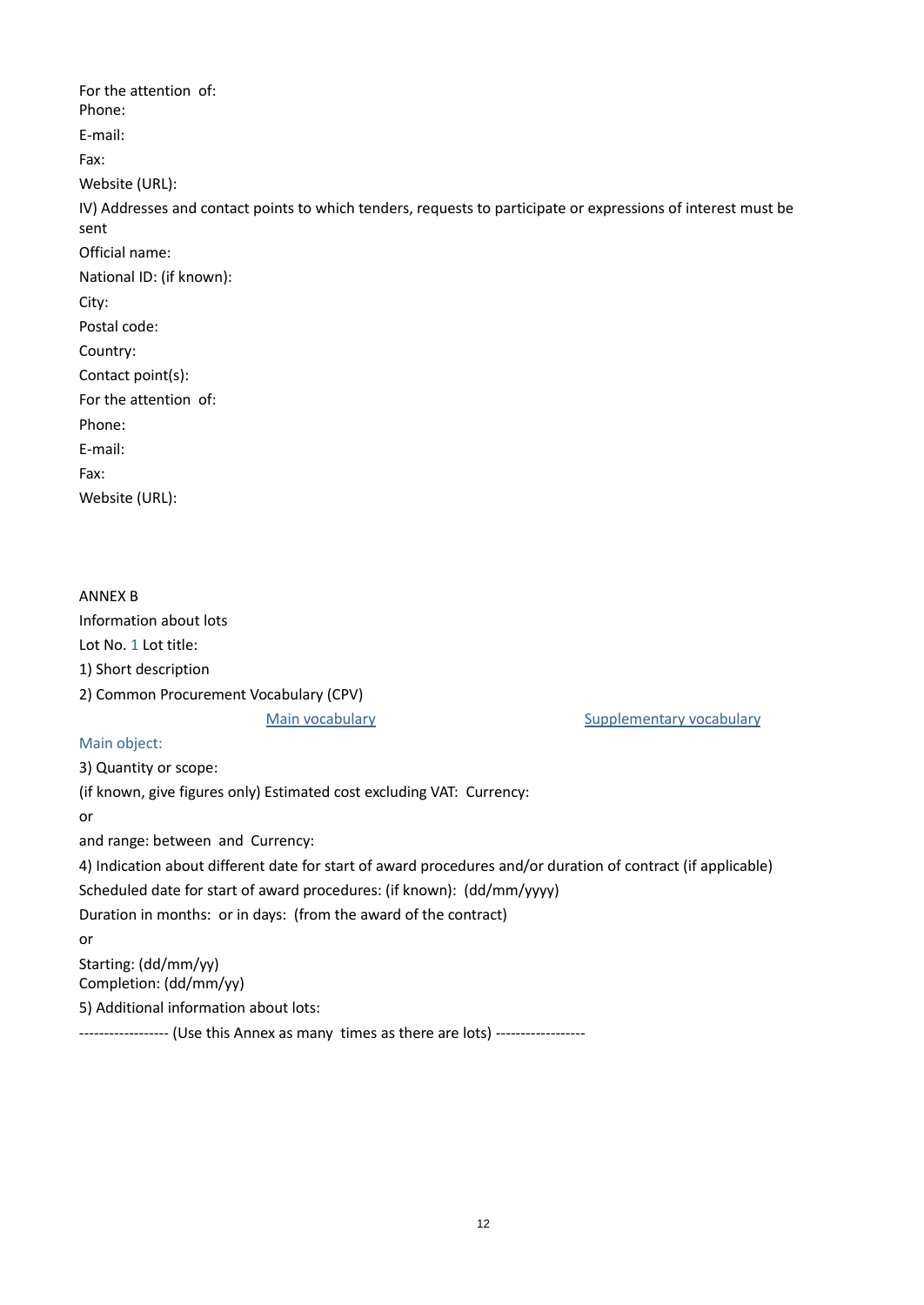Annex C2 – Utilities Service categories referred to in Section II (Object of the contract) Directive 2004/17/EC Category No [1] Subject 1 Maintenance and repair services 2 Land transport services [2], including armoured car services, and courier services, except transport of mail 3 Air transport services of passengers and freight, except transport of mail 4 Transport of mail by land [3] and by air 5 Telecommunications services 6 Financial services: a) Insurances services b) Banking and investment services [4] 7 Computer and related services 8 Research and development services [5] 9 Accounting, auditing and bookkeeping services 10 Market research and public opinion polling services 11 Management consulting services [6] and related services 12 Architectural services; engineering services and integrated engineering services; urban planning and landscape engineering services; related scientific and technical consulting services; technical testing and analysis services 13 Advertising services 14 Building-cleaning services and property management services 15

Publishing and printing services on a fee or contract basis